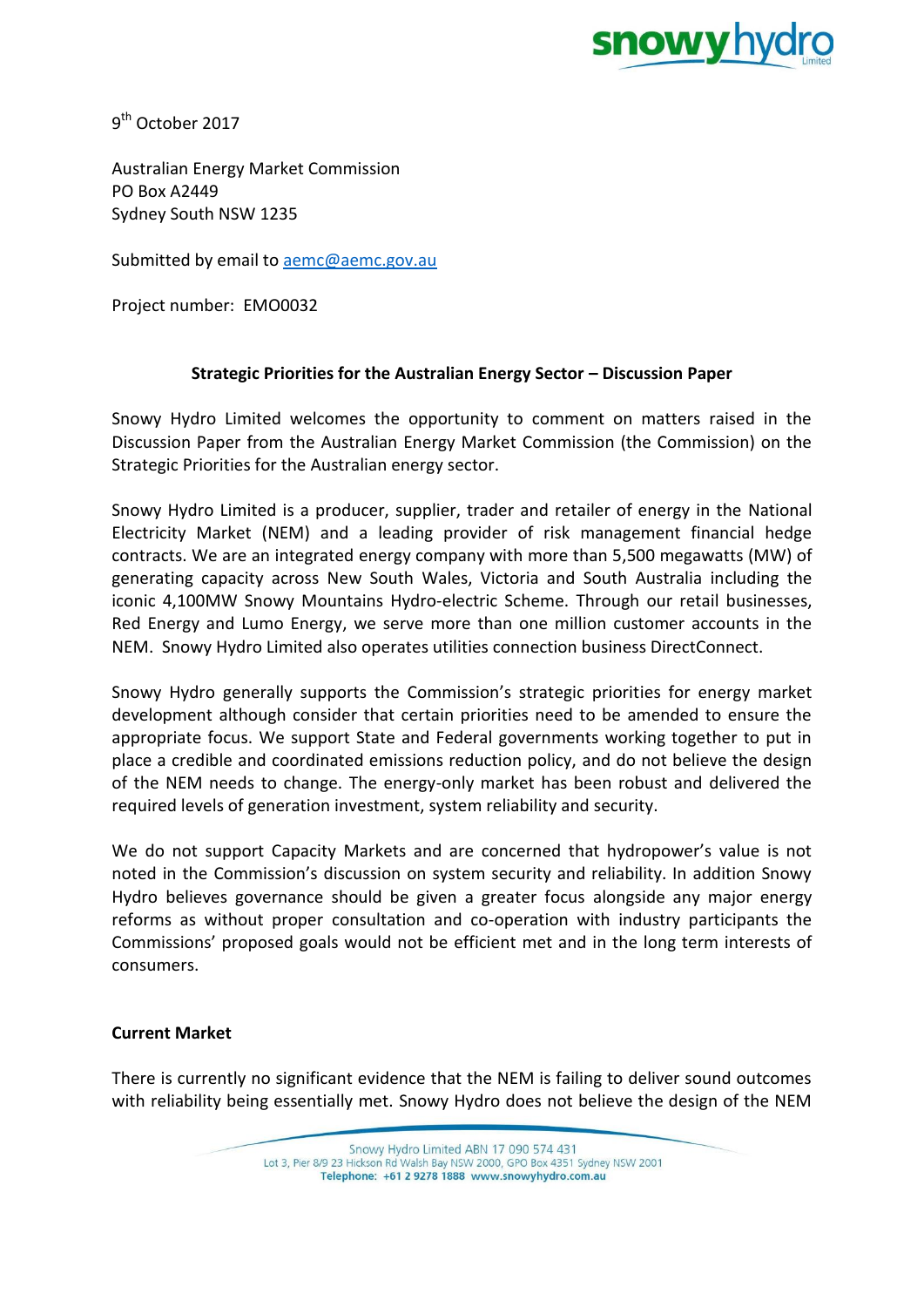needs to change. The energy-only market has been robust and delivered the required levels of generation investment, system reliability and security. The decentralised decision making in the NEM has ensured investments have been prudent.

Snowy Hydro strongly advocates for the establishment of new markets to provide the necessary pricing signals for complementary services such as inertia and fast frequency response. These new markets and operate in parallel with using energy and frequency control ancillary service Spot markets.

We advocate for a rigorous and considered approach to assessing issues in the current market and whether any remedies are warranted. It is important to highlight that forward electricity markets are in backwardation where future forward electricity contracts are cheaper than near dated forward contracts. This is despite the fact that there is likely to be at least 5000 MW of new renewable generation to be built by the end of 2020. What this observation says is that the collective consensus of all Market Participants and Financial Intermediaries is that the NEM should revert to lower electricity prices. The key message here is that regulatory changes to the NEM should be done in a considered and evidenced based manner without the urge for short term responses/policies which in the long run may be contrary to the long term interest of consumers.

Investment in generation required by the industry however cannot continue to occur without credible and enduring national energy and climate policies. Snowy Hydro advocates for a national and integrated approach to climate change policy to ensure the stability and security of the electricity power system.

## **Analytical framework and goals**

#### *Consumers*

Snowy Hydro values the importance of delivering optimum outcomes in the long term interests of consumers. The NEM has served consumers well with market based mechanisms best placed to deliver optimum outcomes in the long term interests of consumers. Snowy Hydro is not of the view that the events in South Australia should be extrapolated as an example of what might happen to the rest of the NEM.

## *Integration of Policies*

We support the broad objective of solving the 'energy trilemma' of energy security, efficiently priced energy and reduced emissions. The Finkel review primarily focused on ensuring system security and reliability in the NEM into the future, within the context of achieving the Trilemma.

The Commission noted that the "*coordination between governments would mean that one overarching policy, and one overarching mechanism, could be introduced across the national electricity market and the individual state and territory targets would be incorporated into*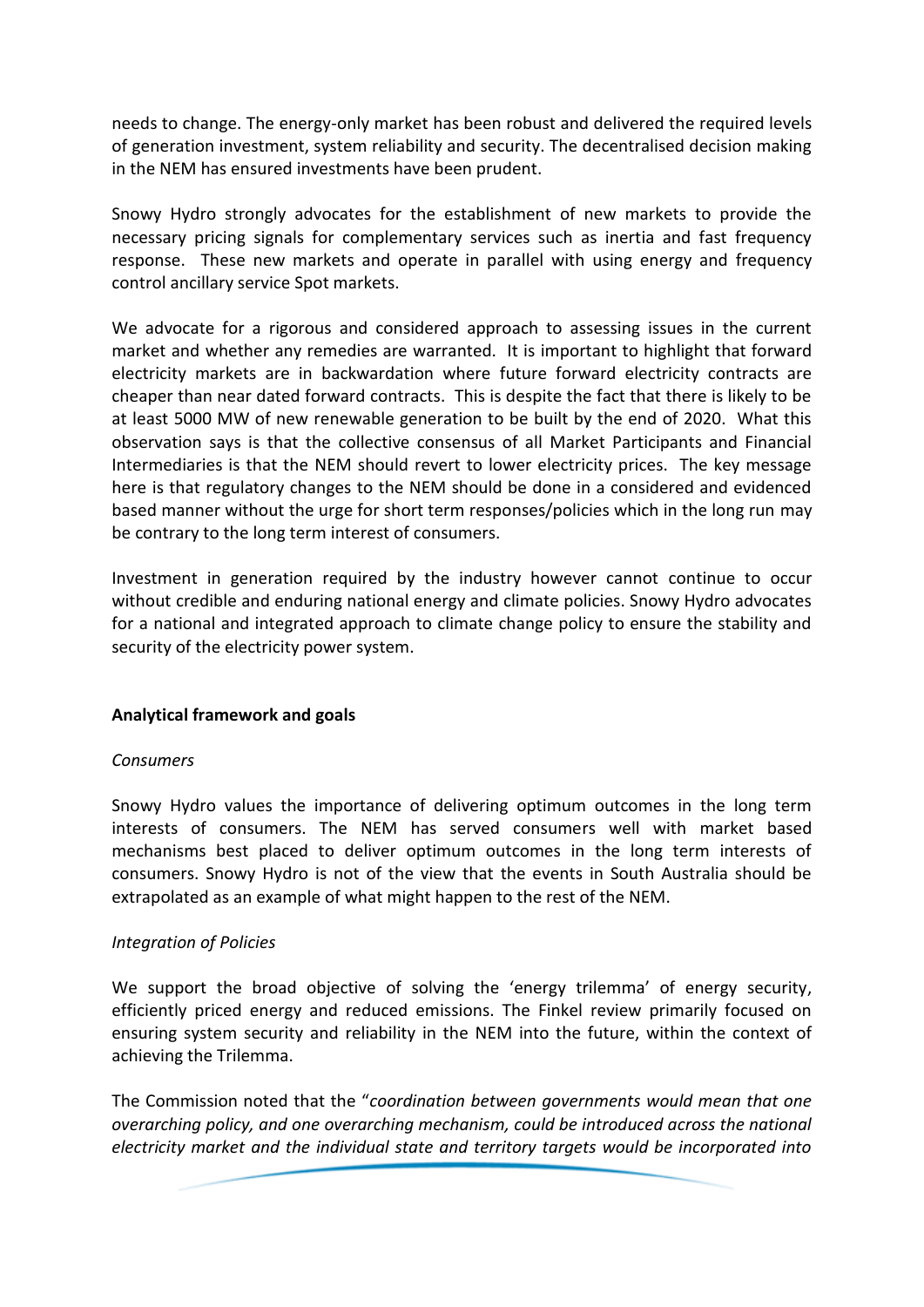the national Target"<sup>1</sup>. Snowy Hydro believes that the lack of a national, coordinated approach to climate and energy policy settings has created distortion in the market and an uncertain environment for investment in new generating capacity to meet the future needs of the NEM. We support State and Federal governments working together to put in place a credible and coordinated emissions reduction policy, and implementation mechanism, which will provide increased certainty for investment in the electricity sector.

There is an important role for governments to play in setting stable policy frameworks, then letting markets work to deliver secure, reliable energy and consumer outcomes in response to consumer demands.

We consider regulatory frameworks must focus on competitive neutrality and be technology agnostic, particularly in the consumer protections framework. The regulatory frameworks should outline the desired outcome and focus on the service being delivered to customers, as opposed to the specific technology or service provider delivering them.

# *Effective markets and regulation*

-

Snowy Hydro does not believe the design of the NEM needs to change. The energy-only market has been robust and delivered the required levels of generation investment, system reliability and security. The decentralised decision making in the NEM has ensured investments have been prudent and the risk of poor investments rests with the Proponent.

Snowy Hydro does not support Capacity Markets. We believe there is difficulty in predicting future electricity use which can lead to under or over investment and that Capacity Markets can limit innovation as other non-generation solutions are not adequately considered. The case history of Jurisdictions with a Capacity Market is a sobering indication of over regulation, perverse incentives, and increased costs.

The allocation of risk with Capacity Markets is inappropriate as Governments bear the risk of under or over investment and due to the long term nature of the investments, Capacity Markets could be subject to uncertainty that would result from varying views between Government of the day and Opposition parties. Without a long term, consensus agreement on energy policy there is no certainty that investments made under a Capacity Mechanism would be economic during the life of the asset.

The Commission has noted that "*a further consequence of the change in the generation mix in the NEM relates to system security and reliability*" 2 . With the energy industry's investment focus shifting to a combination of firm lower emissions gas generation,

<sup>&</sup>lt;sup>1</sup> Australian Energy Market Commission, "Strategic Priorities for the Australian energy sector, discussion paper, 12 September 2017, Sydney, pp40

<sup>&</sup>lt;sup>2</sup> Australian Energy Market Commission, "Strategic Priorities for the Australian energy sector, discussion paper, 12 September 2017, Sydney, pp15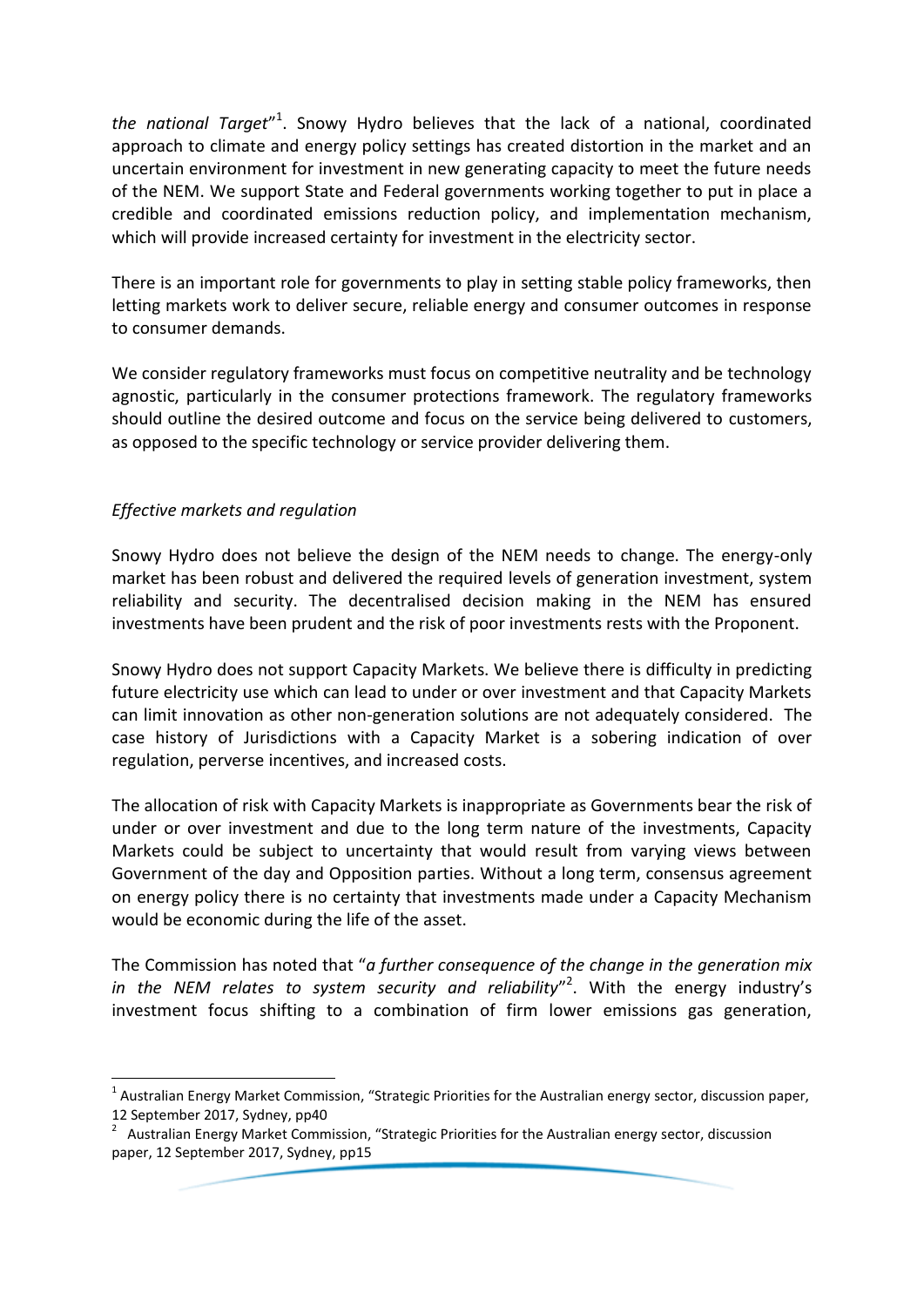renewables and enabling technologies, more than 2,000 megawatts of firm generation exited the market in Australia last year.

Snowy Hydro however is disappointed that hydropower is not noted in the Commission's discussion on system security and reliability. Snowy 2.0 would help the NEM transition to meeting Australia's commitment to reduce emissions by 26 per cent to 28 per cent of 2005 levels by 2030 and maintain reliability. The 2,000MW of additional, dispatchable, and flexible hydro generation would play a key enabling role to support the increase in penetration of intermittent generation such as wind, rooftop PVs, and large-scale solar. Additionally this new hydro generation could provide ancillary services such as inertia and spinning reserve which are not available from asynchronous generation from wind and solar.

The Commission could look at more explicitly referencing hydropower in the security and reliability discussion and particularly the value of flexibility, dispatchability and the provision of inertia.

Snowy Hydro strongly advocates for the establishment of new markets to provide the necessary pricing signals for complementary services such as inertia and fast frequency response.

Interconnectors and major transmission corridors can play an important role to the facilitation of competition and they allow the sharing of electricity between regions which improves both reliability and system security.

Snowy Hydro supports an integrated grid plan for the NEM transmission network which identifies any relevant enhancements to major transmission corridors which will allow trade between NEM regions or trade to large load centres in each region. The integrated grid plan would also identify renewable energy zones across all NEM regions and identify transmission network routes to efficiently connect the renewable energy zones to existing transmission infrastructure.

We believe Government intervention must only be used as a last resort. When Government intervention is used it must minimise the distortionary effects to the primary NEM Spot and Contract markets and adequate compensation should be provided in a timely manner so Participants are no worse than if the intervention had not occurred. All these principles are part of providing certainty for Participants to invest in long lived assets.

## **Governance**

Energy markets remain a challenging area. As the Commission has correctly identified, better integration of environmental and energy policies would be welcome. We believe it is important that the Commission work closely with the Australian Energy Market Operator (AEMO), industry representatives and other technical experts to investigate whether any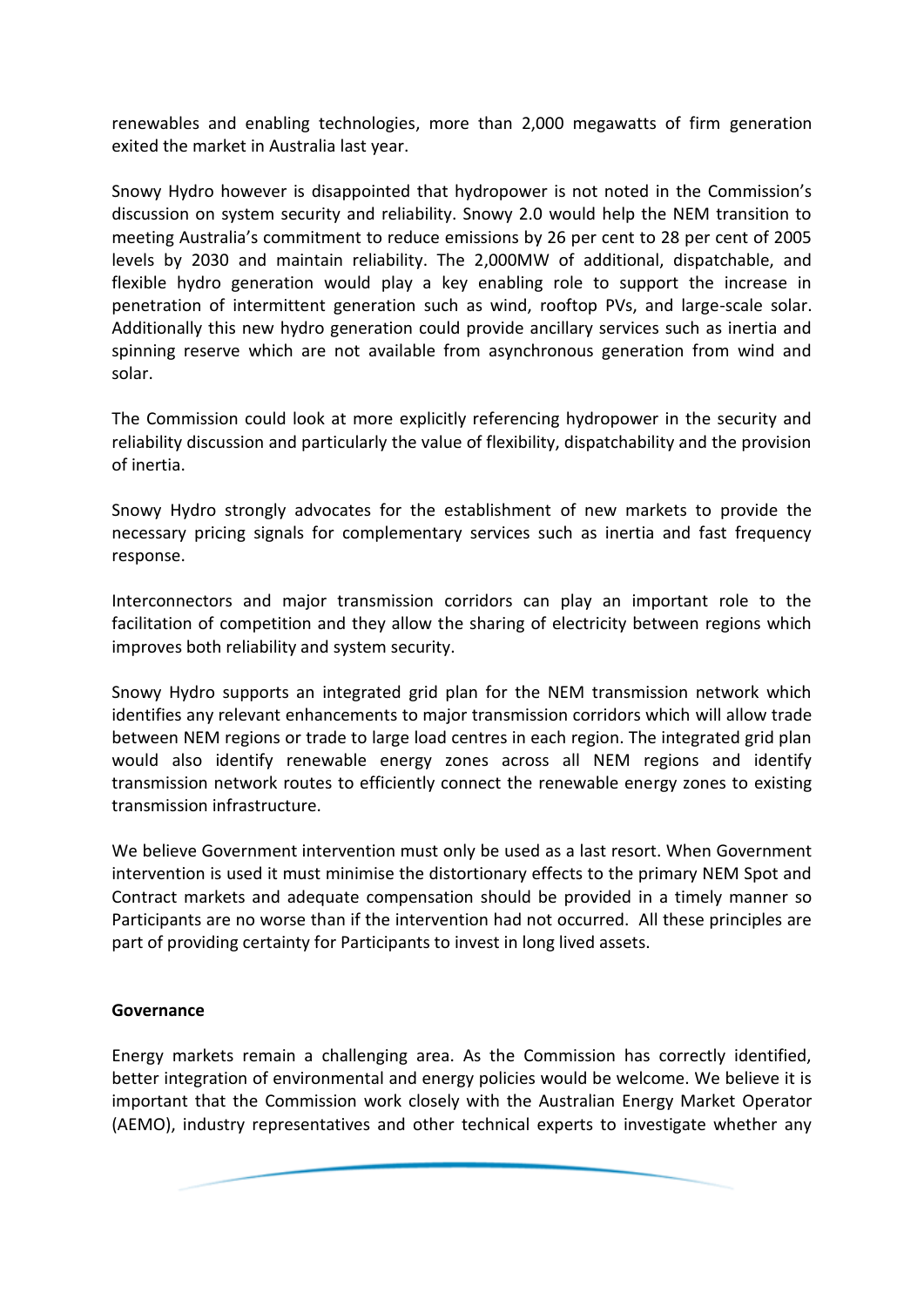regulatory responses may be required to address market changes. We therefore suggest the following change to the analytical framework.

Figure 1: AEMC Analytical Framework for COAG advice

| <b>Consumers</b>                             |
|----------------------------------------------|
| Integration of energy and emissions policies |
| System security and reliability              |
| Effective markets and regulation             |
| Governance                                   |

Figure 2: Snowy Hydro Analytical Framework for COAG advice

| <b>Consumers</b>                             |  |
|----------------------------------------------|--|
| Integration of energy and emissions policies |  |
| System security and reliability              |  |
| Effective markets and regulation             |  |

In figure 2, governance presides across the three core focus areas which collectively can deliver benefits to the long term interest of consumers. The principles underpinning strong governance would include adequate consultation, transparency, and demarcation of institutional roles.

In addition with several ongoing processes underway we recommend that the Commission focuses on monitoring these initiatives and their outcomes by properly consulting with industry participants prior to considering a major work stream of its own.

As Australia looks to meet its climate change policy objectives, the alignment of carbon abatement policy and energy policy more broadly will take on even greater importance. Going forward it is crucial that that the market design allows for the efficient integration of these technologies into the broader energy mix, allowing for continued system reliability and security. The Commissions' priorities provide direction although any rule change or review that arises in the future should be assessed on its merits.